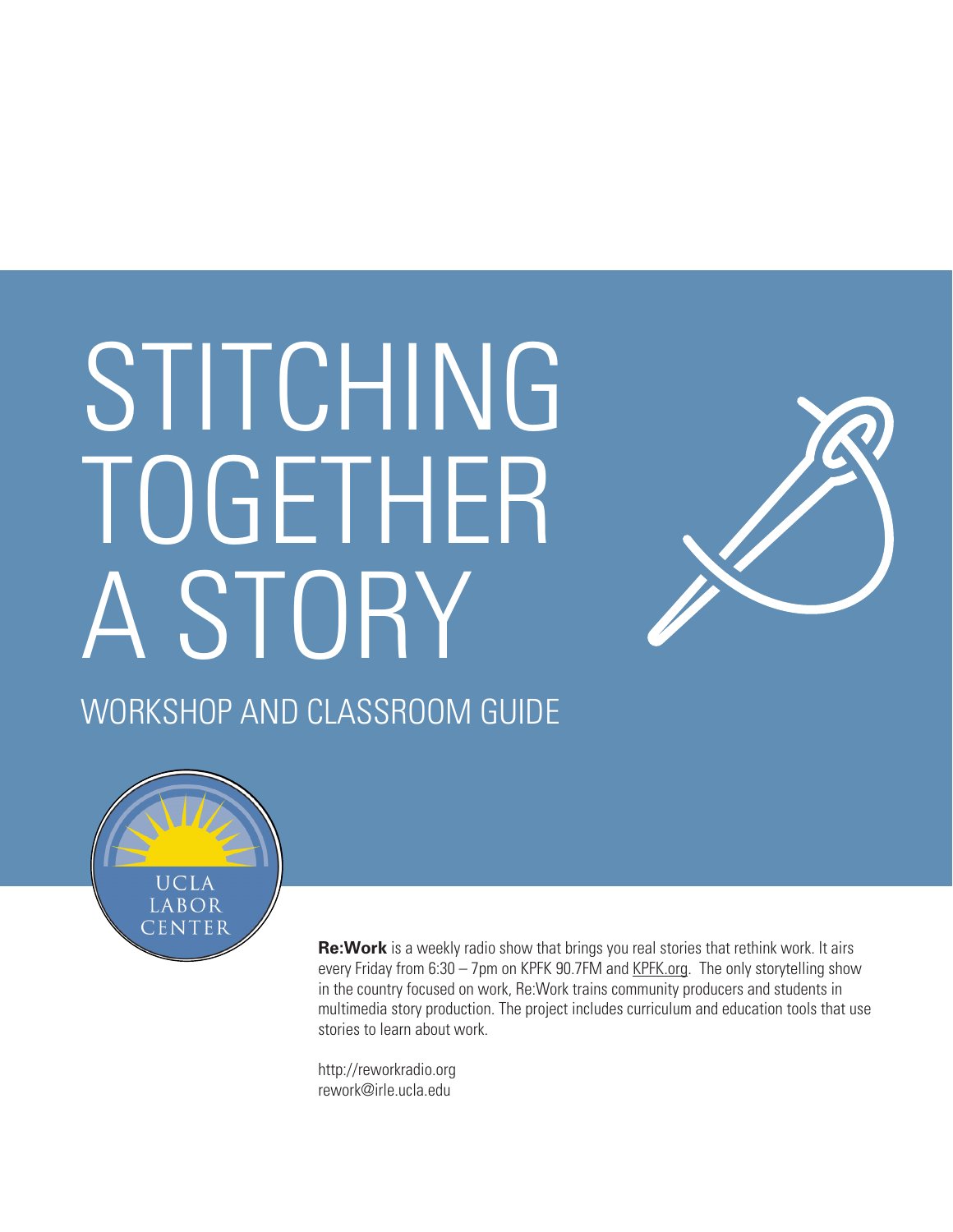**Los Callejones: Garment Worker Stories from Los Angeles** is a thirty-minute audio documentary that aired on KPFK 90.7 in Los Angeles produced by UCLA Labor Center's radio show, Re:Work, in partnership with the Garment Worker Center. The episode focused on the rich and untold garment worker stories from Los Angeles's garment industry. This collaboration's goal is to bring visibility to the hidden history of the Garment District and aims to challenge preconceptions about the people and importance of the garment industry. By sharing these stories, we hope that audiences will see themselves as a part of a collective network of workers and consumers.

#### **Acknowledgments**

Project Directors: Stefanie Ritoper and Saba Waheed

Special thanks to Garment Worker Center staff and members including Irma and Eulalia as well as Mar Martinez and Marissa Nuncio and the production team Pedro Joel Espinosa, Tyler Milles, Diana Valenzuela, Reyna Orellana, Jessica Garcia, Crystal Zamora, Vanessa Moreno, Marcos Franco, Enedina Geraldo, Araceli Argueta and Veronica Castro. Voiceover dubbing and translation by Blanca Soto, Rebecca San Juan Aparicio, Araceli Argueta, Mark Franco, Enedina Geraldo, Patricia Orozco, Jeylee Quiroz and Yanely Marin. Music supervision by Francisco Garcia Nava. Also, thanks to Labor Center staff: Veronica Wilson, Julie Monroe, Kent Wong, Janna Shadduck Hernandez, Tia Koonse, Natalia Garcia and Victor Narro.

This project was made possible with support from Cal Humanities, a non-profit partner of the National Endowment for the Humanities. For more information, visit www.calhum.org.



Any views, findings, conclusions, or recommendations expressed in this publication do not necessarily represent those of Cal Humanities or the National Endowment for the Humanities.

#### **Contact:**

UCLA Labor Center 675 S. Park View Street Los Angeles, CA 90057 www.labor.ucla.edu http://reworkradio.org

2015, Creative Commons License, Share Alike 4.0 Unported License http://creativecommons.org/licenses/by-nc-sa/4.0

Attribution — You must attribute the work in the manner specified by the authors and organizations below.

Waheed, Saba and Stefanie Ritoper. Stitching Together a Story: Workshop and Classroom Guide. Los Angeles: UCLA Center for Labor Research and Education, 2015.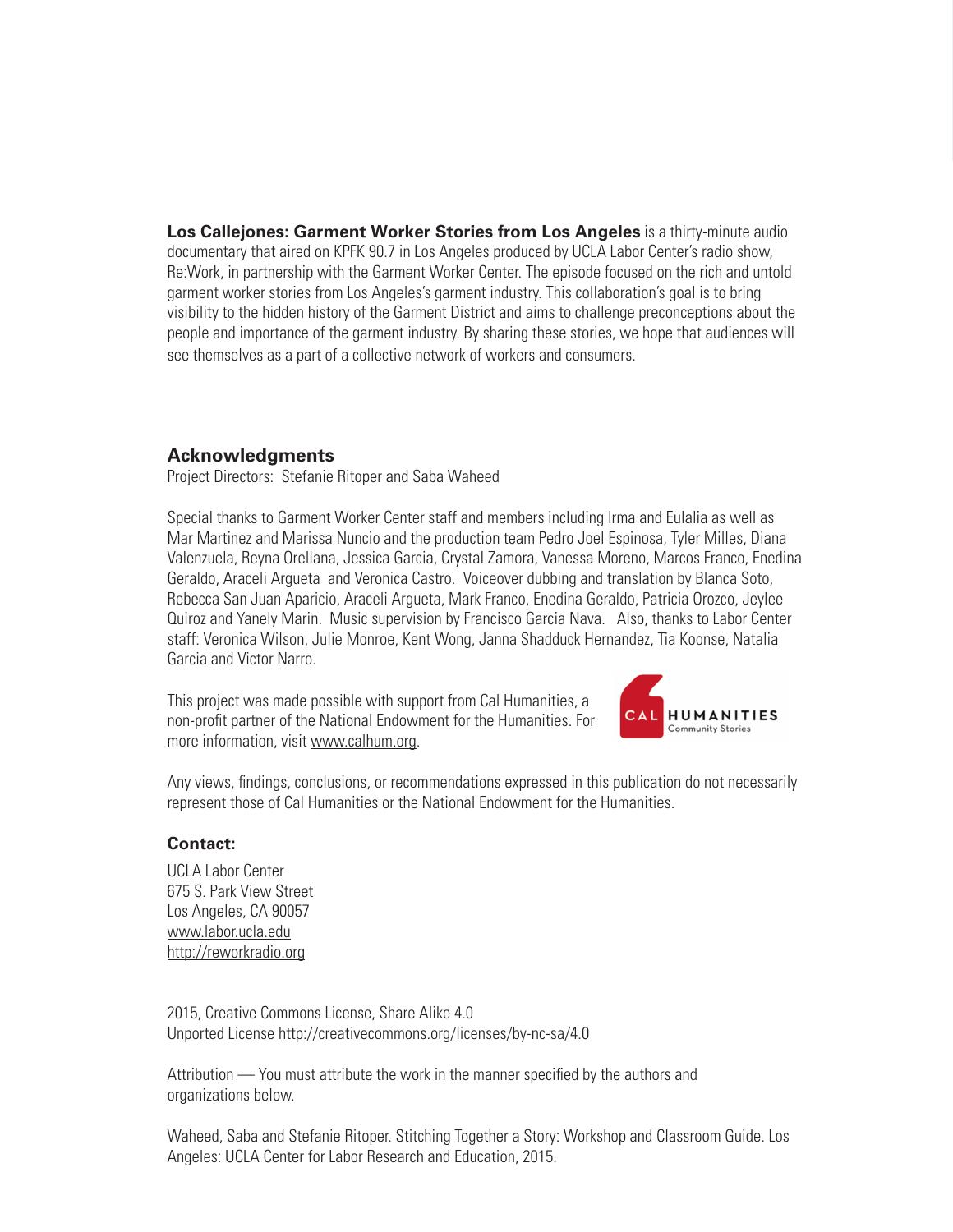# **TABLE OF CONTENTS**

| Module 2: Los Callejones (Short) - Listen and Discuss  9 |
|----------------------------------------------------------|
| Module 3: Los Callejones (Long) - Listen and Discuss  11 |
|                                                          |
|                                                          |
|                                                          |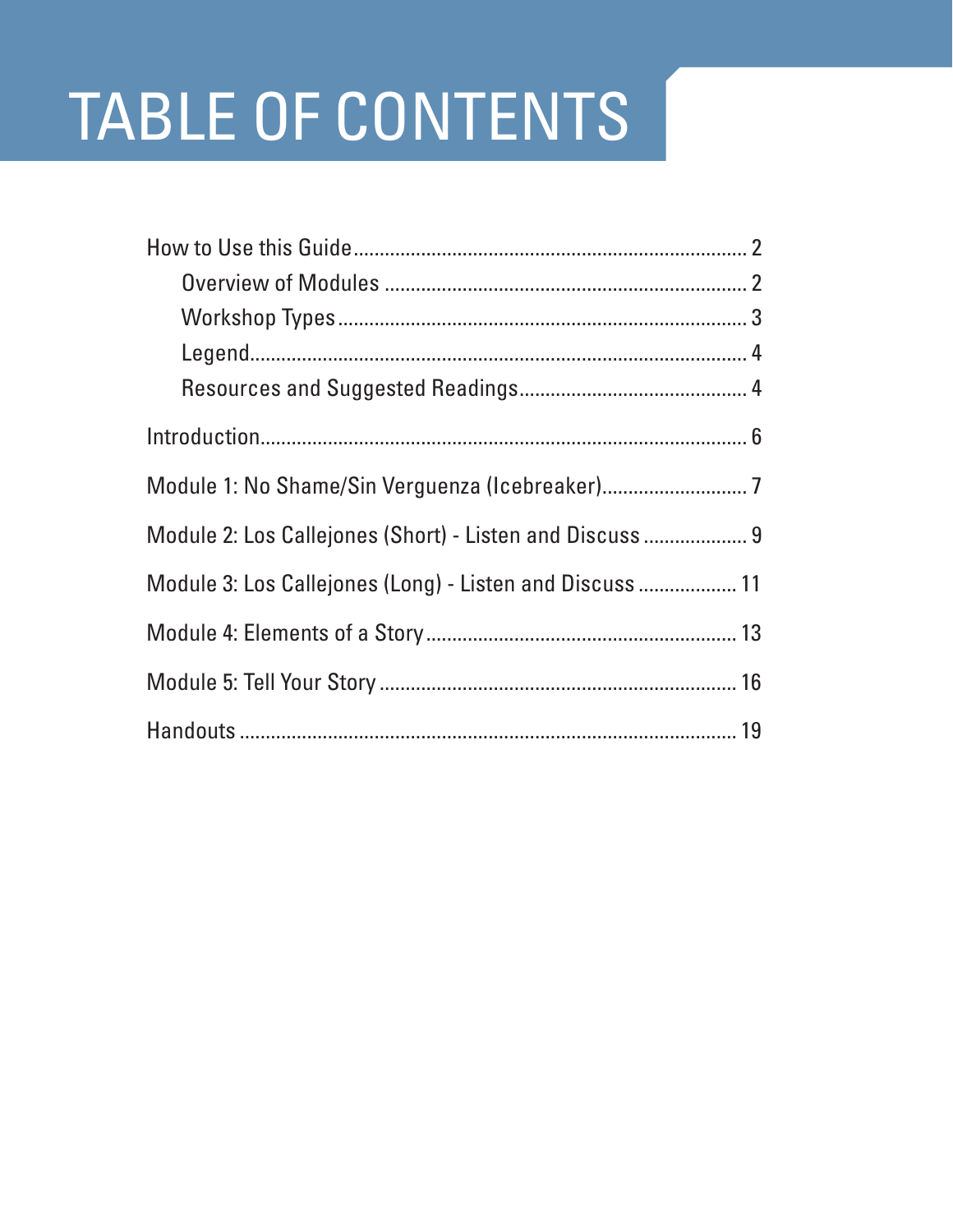This guide is a companion to Re:Work radio's episode *Los Callejones*, which explores the streets of Los Angeles's garment district and tells the stories of two garment workers. The purpose of this guide is provide a framework for workshops and classrooms to build storytelling skills while learning about the issues related to the garment industry. We hope these activities will spark conversations about garment industry workplace issues and inspire people to use storytelling as a tool to change and/or reclaim narratives.

We have designed activity modules to use in a variety of workshop settings. Select from the module combinations below to customize your workshop to your goals and allotted time.

#### OVERVIEW OF MODULES

#### **Module 1 - No Shame / Sin Verguenza Icebreaker (15 minutes)**

Introductory storytelling exercise to get to know each other and reflect on the huge role that clothes play in our lives.

#### **Module 2 - Los Callejones (short)- short clip + discussion (30 minutes)**

Listen to a 7 minute episode clip, discuss major themes from the story, and how to move from being desensitized to resensitized about garment worker stories.

#### **Module 3 - Los Callejones (long) - full episode episode + discussion (50 minutes)**

Listen to the full 30 minute episode, discuss major themes from the story, and how to move from being desensitized to resensitized about garment worker stories.

#### **Module 4 - Elements of Storytelling (10 minutes)**

Discussion activity to break down the elements of storytelling.

#### **Module 5 - Share your story (30 minutes)**

Get hands-on experience exploring the show's themes by creating your own audio story.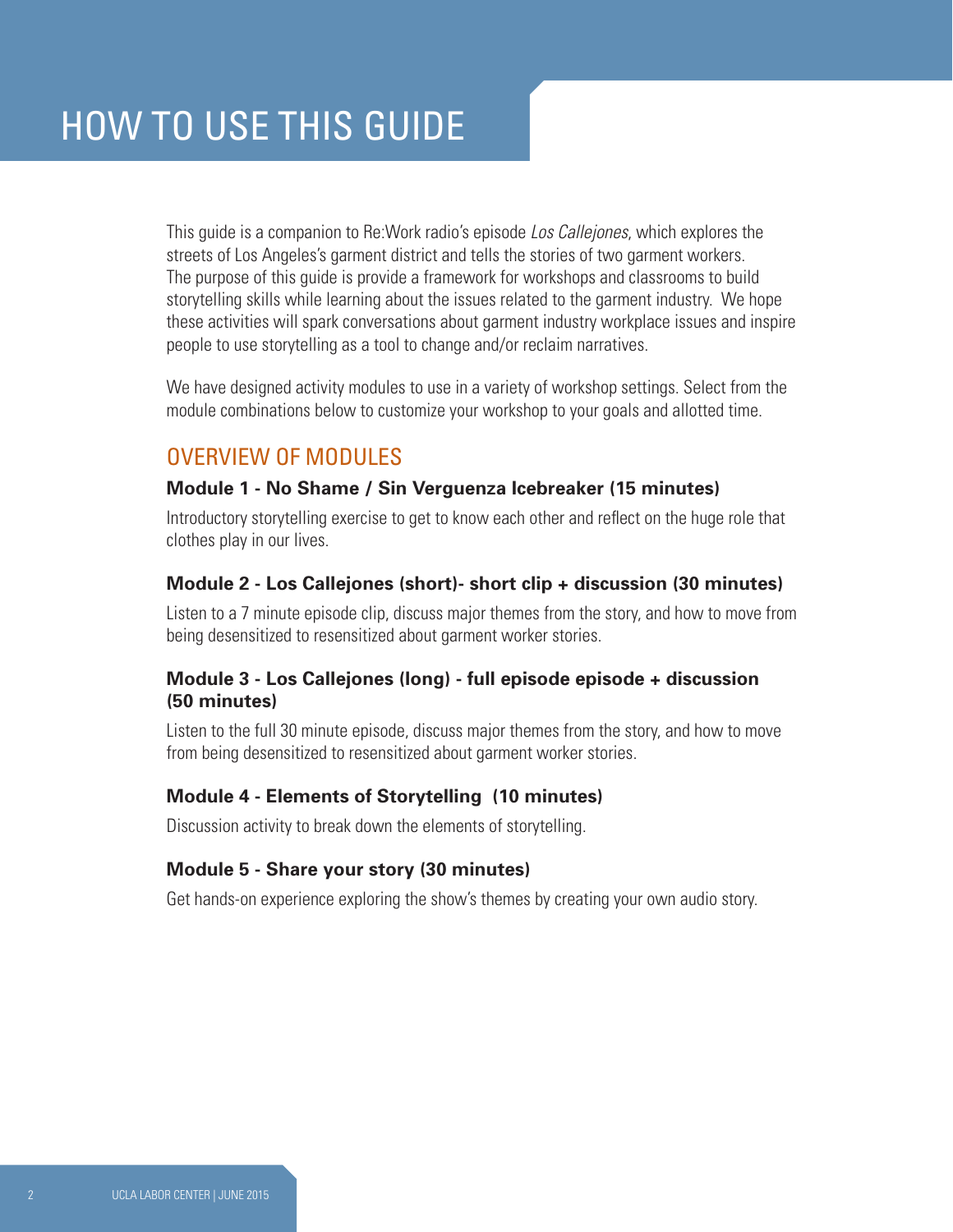#### WORKSHOP TYPES

#### **30 minutes - Listen + Discuss**

#### *Module 2*

If you just have a short timeframe, listen to a 7 minute episode clip, discuss major themes from the story, and how to move from being desensitized to resensitized about garment worker stories.

#### **50 minutes - Listening Party (full episode) + Discuss**

#### *Module 3*

This activity could be the setup for a "listening party," where participants come together to hear the episode and react. Listen to the full 30 minute episode, discuss major themes from the story, and how to move from being desensitized to resensitized about garment worker stories.

#### **60 minutes - Icebreaker, Storytelling Elements, Listen & Discuss**

*Modules 1, 4, 2*

This hour workshop allows participants to get to know each other and explore the elements of storytelling by doing an icebreaker, reviewing storytelling elements, and discussing a 7-minute clip of the show.

#### **1 hour 30 minutes - Icebreaker, Storytelling elements, 7 minute clip, Share your story**

#### *Modules 1,2,4,5*

This workshop allows participants to get to know each other, discuss a 7-minute clip of the show, and get hands-on experience exploring the show's themes by creating their own audio stories.

#### **1 hour 50 minutes - Icebreaker, Storytelling elements, full episode, Share your story**

#### *Modules 1,3,4,5*

This workshop allows participants to get to know each other, discuss the full episode of the show, and get hands-on experience exploring the show's themes by creating their own audio stories.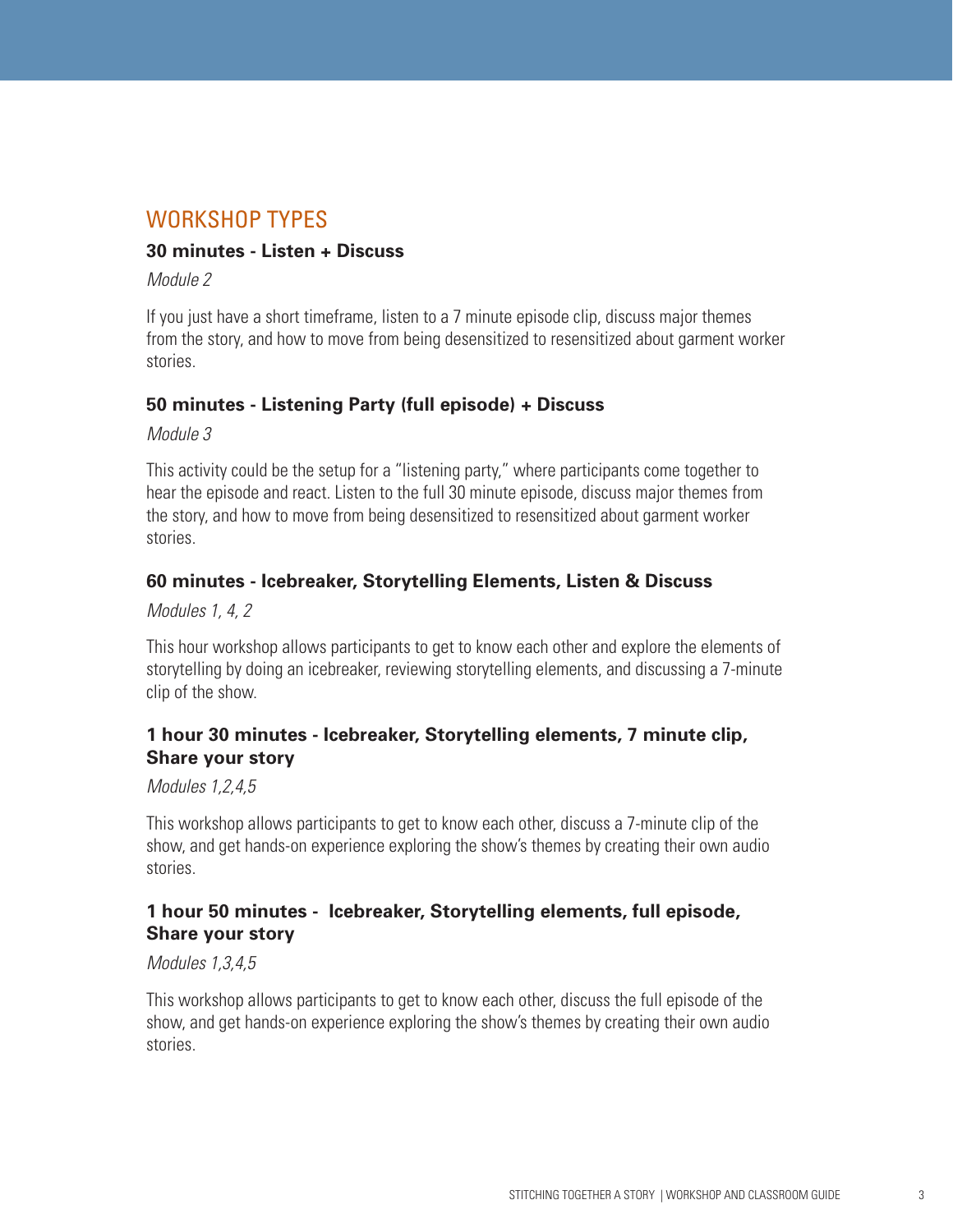#### LEGEND

Look for these icons throughout the guide to understand activity goals, facilitation instructions, and materials.

| <b>AGENDA</b>     | <b>GOALS</b>   | <b>MATERIALS</b>   | <b>CHART</b>           |
|-------------------|----------------|--------------------|------------------------|
| m.<br>m.          |                |                    |                        |
| <b>AUDIO CLIP</b> | <b>DISCUSS</b> | <b>INSTRUCTION</b> | <b>FACILITATOR SAY</b> |
|                   |                |                    |                        |

#### SUGGESTED READINGS

For context on Los Angeles's garment industry, we suggest the following articles and chapters:

Archer, Nicole, et al. 2010. "The Garment Worker Center and the "Forever 21" Campaign"" *Working for Justice: The L.A. Model of Organizing and Advocacy.* Cornell University Press.

Asian American Legal Center of Southern California.2005. "Reinforcing the Seams: Guaranteeing the Promise of California's Landmark Anti-Sweatshop Law an Evaluation of Assembly Bill 633 Six Years Later."

Bonacich, Edna and Richard P. Applebaum. 2000. *Behind the Label: Inequality in the Los Angeles Apparel Industry.* Los Angeles and Berkeley: UC California Press.

Garcia, Natalia, et al. 2015. "Hanging by a Thread! Los Angeles Garment Workers' Struggle to Access Quality Care for their Children." UCLA labor Center.

Hsu, Tiffany and Chris Kirkham. 2014. "Southern California is a hotbed for wage theft in garment industry." *Los Angeles Times.* 15 Nov. 2014.

Light, Ivan, Richard B. Bernard and Rebecca Kim. 1999. "Immigrant Integration in the Garment Industry in Los Angeles". *International Migration Review*: Vol. 33, No. 1, p. 5-25.

Milkman, Ruth, et al. 2010. *Wage Theft and Workplace Violations in Los Angeles: The Failure of Employment and Labor Law for Low Wage Workers.* UCLA Institute for Research and Labor Education.

Sweatshop Watch and Garment Worker Center. 2004. "Crisis or Opportunity? The Future of Los Angeles' Garment Workers, the Apparel Industry and the Local Economy."

Ross, Andrew (ed). 1997. *No Sweat: Fashion, Free Trade, and the Rights of Garment Workers.*  New York: Verso Press*.*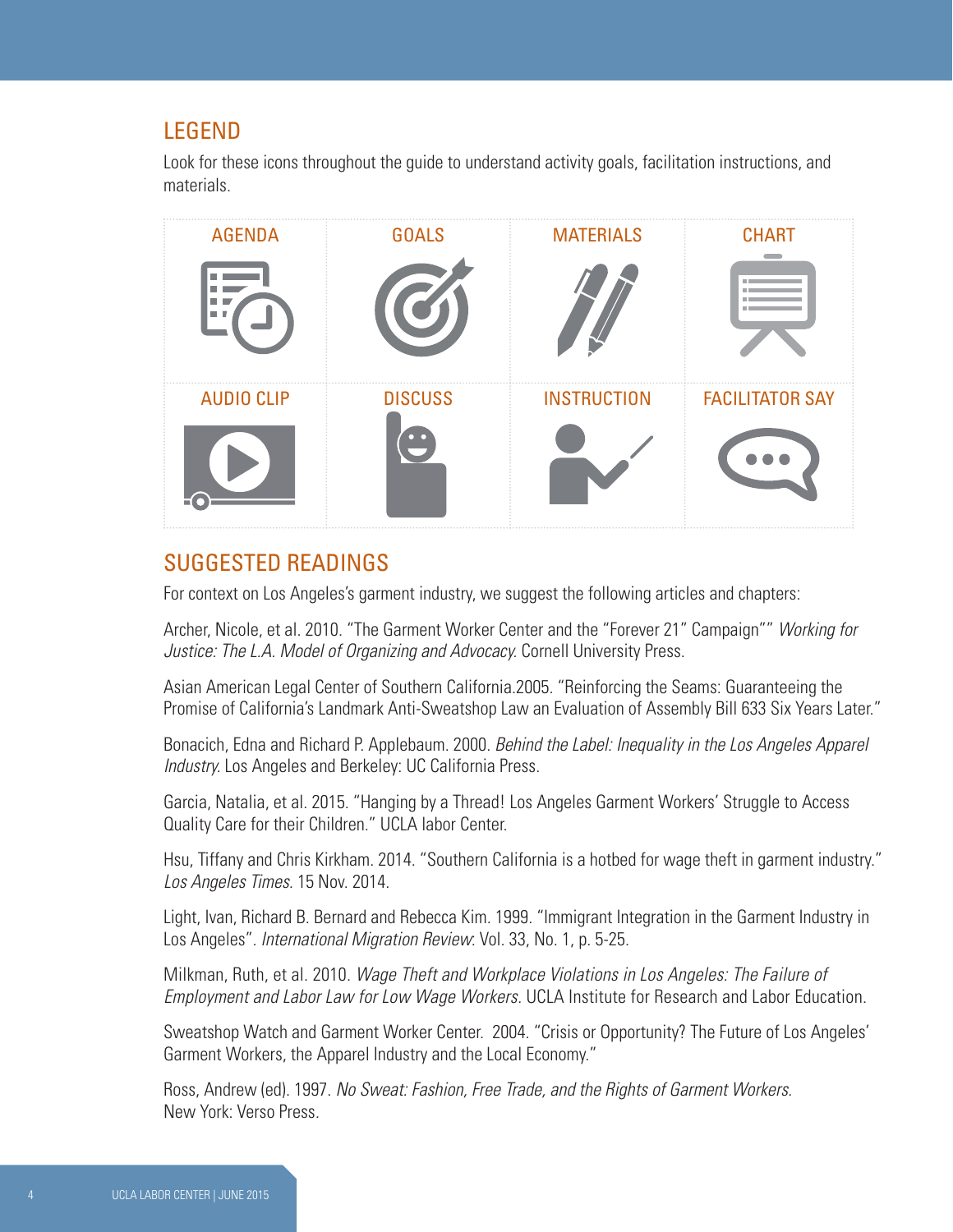### RESOURCES

National and international organizations

#### **Garment Worker Center**

Workers rights organization whose mission is to organize low-wage garment workers in Los Angeles in the fight for social and economic justice. http://garmentworkercenter.org/

#### **United Students Against Sweatshops**

National student labor organization fighting for workers' rights with local chapters on over 150 campuses http://usas.org/

#### **Workers Rights Consortium**

Independent labor right monitoring organization, conducting investigations of working conditions in factories around the globe. http://www.workersrights.org/

#### **Sweatfree Communities**

Campaign to assist sweatshop workers globally in their struggle to improve working conditions and form strong, independent unions. http://www.sweatfree.org/

#### **Clean Clothes Campaign**

Works to improve working conditions in the global garment industry http://www.cleanclothes.org/

#### **International Labor Rights Forum**

Human rights organization that advocates for workers globally http://www.laborrights.org/

#### **Adidas Workers United**

Unites the workers within the supply chain of the German sportswear brand Adidas to win living wages, safe factories and stable jobs http://www.union-league.org/adidas

Sweat-free clothing and products

**SweatFree Shopping Guide --** http://www.sweatfree.org/shoppingguid **U.S. Union-made apparel --** http://www.nosweatapparel.com/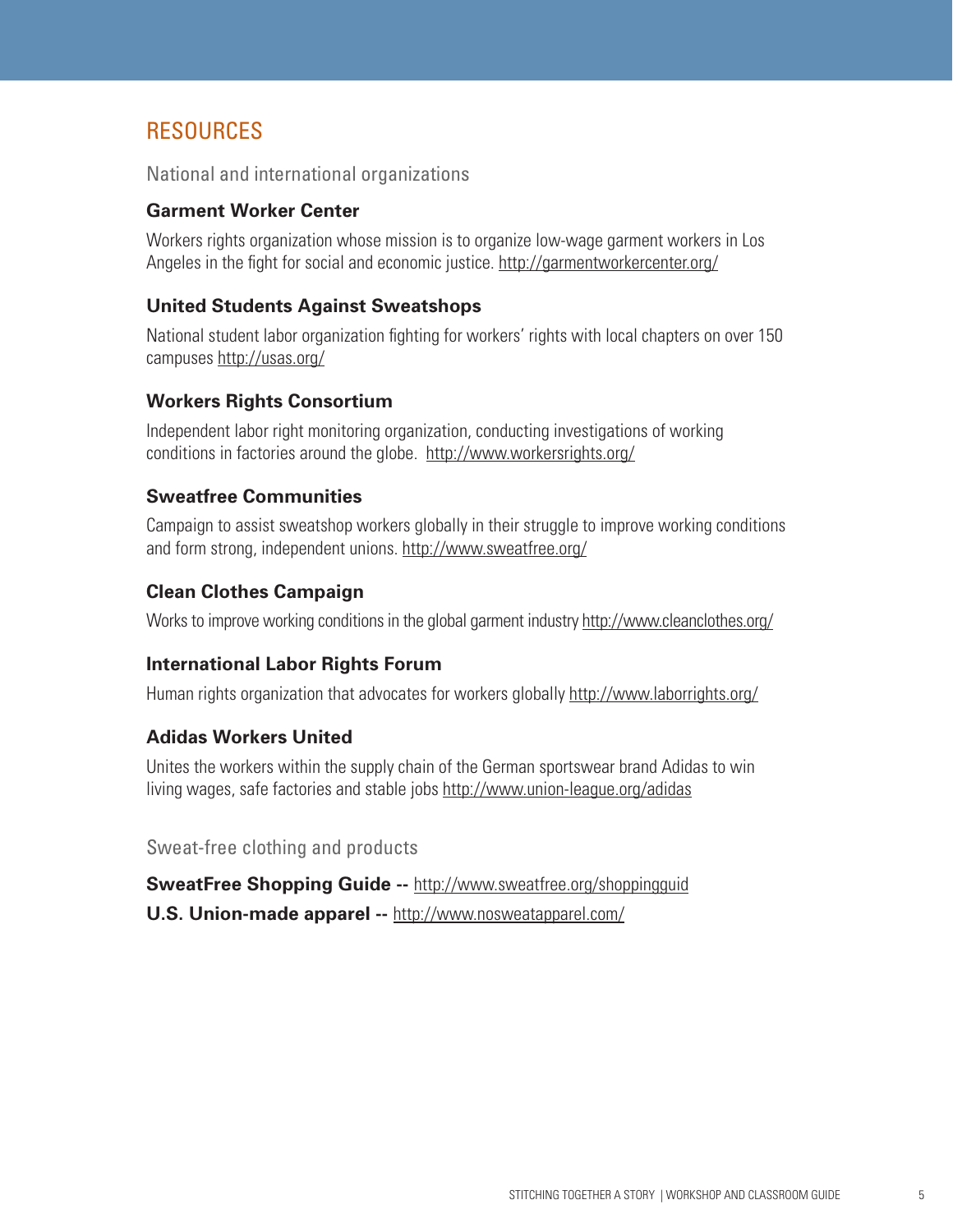# **5 min** INTRODUCTION

## **Time: 5 min**

**Facilitated by:** 



#### **Goal:**

Provide background information about the workshop. Review agenda, goals and objectives.



#### **Agenda:**

- 1. Introduce facilitators and background on show
- 2. Review agenda



**Materials:** Chart paper & Markers



#### **Chart:**

Agenda & Goals Contact info: www.reworkradio.org Vojo phone number (323) 374-3108 Link to stories: bit.ly/garmentstories



## **Say:**

Today we will be taking an audio tour through Los Angeles's garment district and getting to know a little more about the people who make our clothes.

This workshop is based on *Los Callejones,* a thirty-minute episode of the radio show Re:Work. *Los Callejones* means "the alleyways" in spanish and the episode explores the streets of Los Angeles's garment district and tells the stories of two garment workers.

Re:Work is a weekly radio show that brings you real stories that rethink work. It is currently the only storytelling show in the country focused on work and airs every Friday from 6:30 – 7pm on KPFK 90.7FM and KPFK.org.

We will be listening to excerpts from the show in this workshop (and exploring some themes about audio storytelling).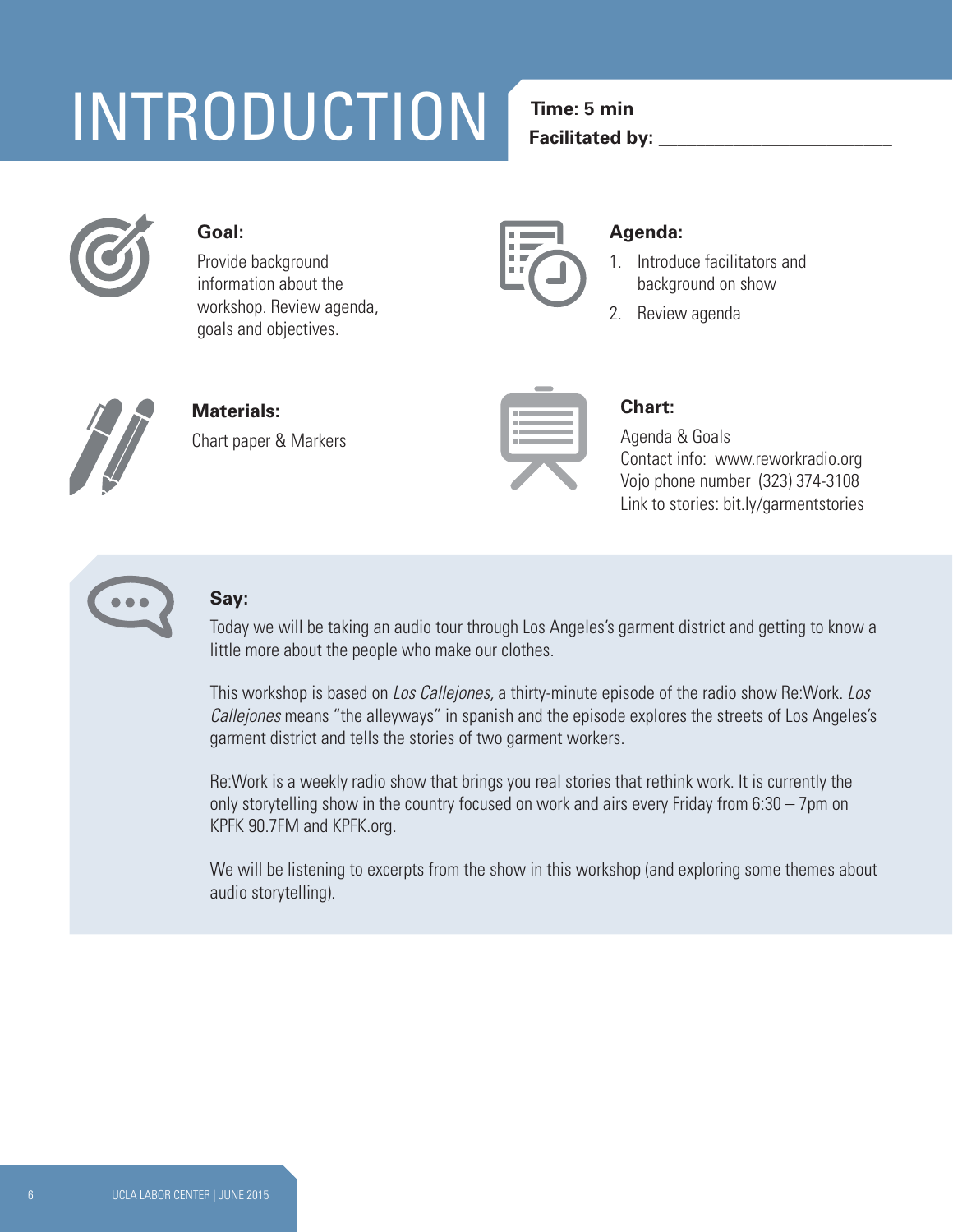## MODULE 1: NO SHAME/SIN MODULE 1: NO SHAME/SIN VERGUENZA (ICEBREAKER) VERGÜENZA

### **Time: 15 min Time: 15 min Facilitated by: \_\_\_\_\_\_\_\_\_\_\_\_\_\_\_\_\_\_\_\_\_\_\_\_\_ Facilitated by: \_\_\_\_\_\_\_\_\_\_\_\_\_\_\_\_\_\_\_\_\_\_\_\_\_**



#### **Goal:**

Get to know each other through storytelling and reflect on the huge role that clothes play in our lives. Each participant will have an opportunity to share an embarrassing moment and to part with it-- to let it go without shame.



#### **Materials:**





#### **Agenda:**

- 1. Introduce exercise
- 2. Everyone share a story
- 3. Discuss

#### **Instruction:**

Break up people into groups of 8-10 and ask them to stand in a circle. Each person shares a short 1-minute embarrassing story related to their clothing. The speaker tells the story and drops it into an imaginary bag and passes the bag to the next person. At the end, the group should all take the imaginary bag and throw it out. Facilitator should model a story before breaking out into the group. When done, pantomime lifting a huge, heavy bag, grunting and straining to pick it up as you pass it.



### **Say:**

Think of one embarrassing story related to clothes. Each story should be 1 minute and involve clothing somewhere in it. One brave volunteer will start to tell their (very brief) story. When you are finished, take your story and throw it into this (imaginary) bag and then pass the bag to the next person. You may find that as you pass the bag around, it gets heavier and heavier. *Pantomime bag getting heavier as you pass it.*

To model, I will share my own story.

*See example below for type of story. When done, pantomime lifting a huge, heavy bag and giving it to a participant.*

*Saba's example: In middle school, I had this outfit I really liked. When I got it, I liked it so much that I wore it every day. I didn't know that you were supposed to change your clothes everyday. I thought that as long as it didn't stink, it was fine. On the third day, one of the cool kids turned to talk to me, and for me, that was exciting. She started talking about my outfit and I thought she was going to compliment me. But no-- instead, she said, "Stop wearing the same outfit everyday!"*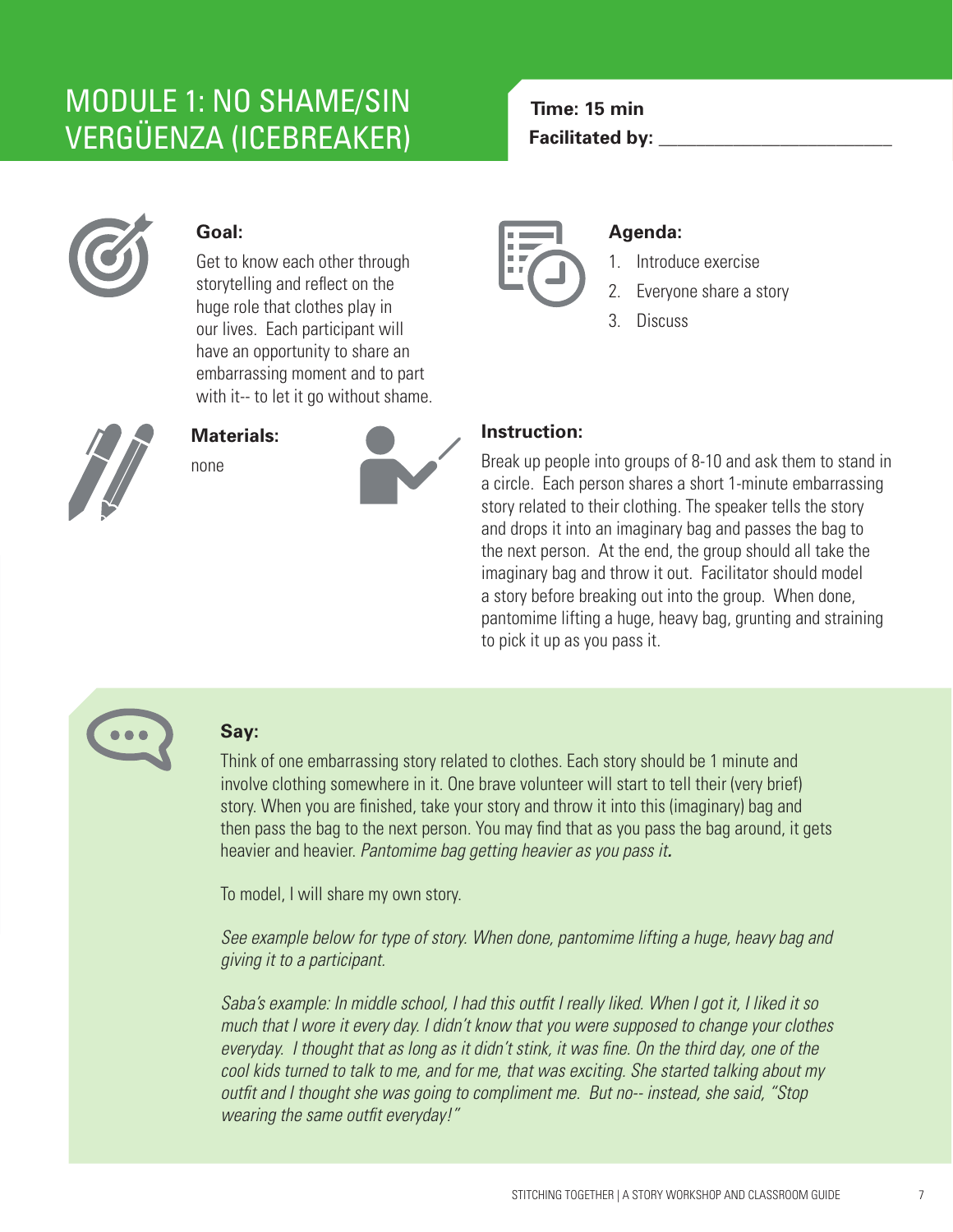

#### **Discuss:**

Once everyone has shared their story, come back into the big group.

What kind of stories did you hear?

What does it tell you about our relationship to clothes?



#### *Say:*

Everyone has stories. And, everyone has stories about clothing. These stories can be intimate. We hardly think about it on a day to day basis, but clothes are a big part of who we are how we express our identity. They can also be a marker of race, class, gender expression, culture and more.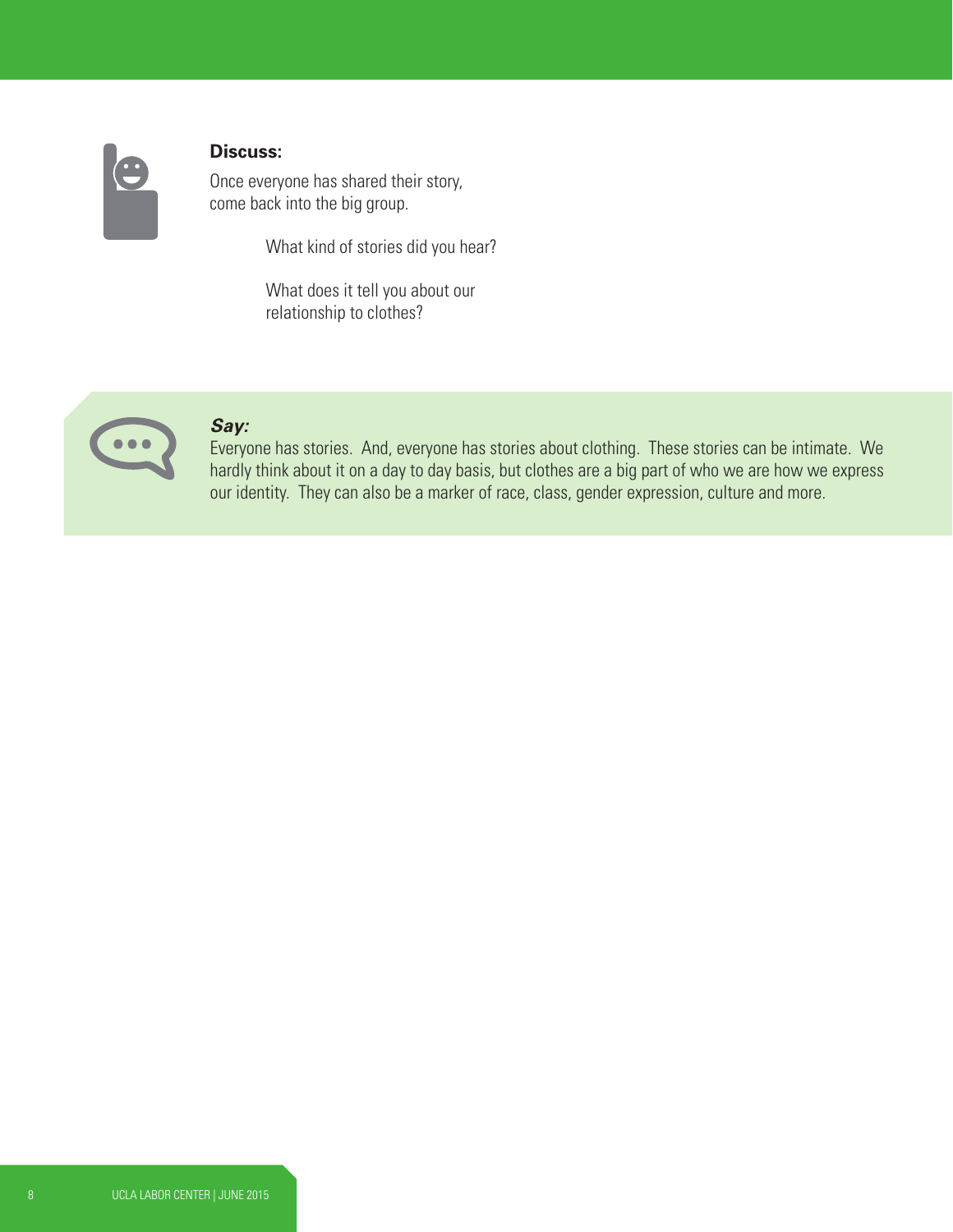## MODULE 2: LOS CALLEJONES (SHORT) - LISTEN AND DISCUSS



#### **Goal:**

Learn about Los Angeles's garment district through the stories of people who work there



#### **Agenda:**

- 1. Framing discussion
- 2. Listen to clip of show
- 3. Discussion & Takeaways



#### **Materials:**

Audio clip A/V Equipment, good speakers Chart paper & Markers (Optional) Paper to draw on Things for drawing - crayons, markers, colored pencils, etc.

## 1. FRAMING DISCUSSION



#### **Say:**

When I say garment workers, what kinds of images pop into your head? (i.e. Sweatshops, garment factories, Rana Plaza, Nike)

We are familiar with many of the basic conditions that garment workers face. Many of us know on just a basic level that working conditions are hard in the garment industry. So how have we become desensitized? What are factors in our media or culture have made us immune to the conditions that our clothes are made in?

## 2. LISTEN TO CLIP OF SHOW



#### **Air Clip:**

This clip explores the story of a garment workers and the challenges of working in the industry. The story also includes some background about the garment industry in Los Angeles. 7 minute excerpt from *Los Callejones.* Find the excerpt at www.soundcloud.com/uclalabor

#### **Instructions:**

Pass out drawing materials (paper, markers, crayons, etc.) to all participants. Ask participants to draw while they are listening.

#### **Say:**

I've passed out drawing materials. While you're listening to the clip, draw whatever comes to you. It can be images you're hearing, things you're feeling, it can be abstract, anything that comes to you while you're listening to the episode.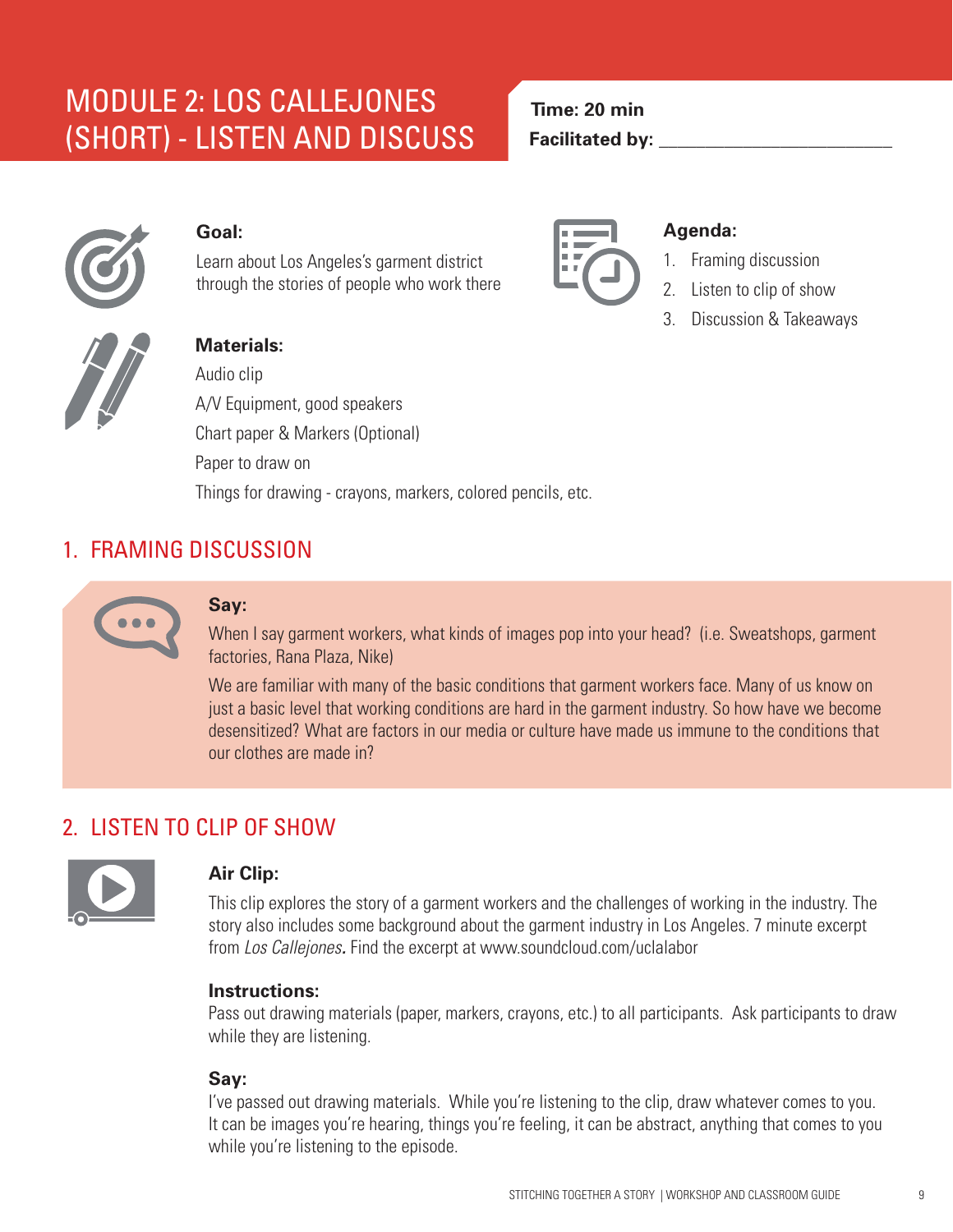#### 3. DISCUSSION & TAKEAWAYS



#### **Discuss:**

- Ask for a few participants to share their drawing.
- What are some themes we're seeing in the drawings?
- What are some of the impactful images or ideas?
- What surprised you about this story?
- What stuck out to you?
- What do you take away from this story?

#### **Takeaways:**

About the garment industry in the United States

*Los Angeles is the center of the garment industry in the US, with 45,000 garment workers. It thrives because of a trend of "fast fashion," where brands want to quickly get runway styles into stores and at a low cost.*

*We often blame consumers for not shopping in the right places, but in reality it's the brands that set the prices and incur incredible profits at the expense of workers. They set the prices so low that contractors bid low which in turn impacts workers. Los Angeles's garment industry relies heavily on subcontracting, which allows companies to skirt regulations.* 

#### **Other major themes**

Wage theft and workplace violations Family/working family Migration/Immigrant workforce Tension between ethnic groups



#### **Discuss:**

If we want the industry to be a better place for workers, what can we do? How can we re-sensitize others to this issue and make them stand up for garment workers?



**Say:** 

A lot of times, we think about our purchasing power as the way to make change. It's true, we have personal choice and can find ethical places to buy clothing. But if we want the industry to change, then how can we demand that? Brands are the ones setting the prices that lead to the working conditions, even though there is room in their books to pay people fairly. Brands are invested in the narrative that consumers are at fault so they can continue to reap the profits. Instead, what if consumers allied with workers against exploitative brands?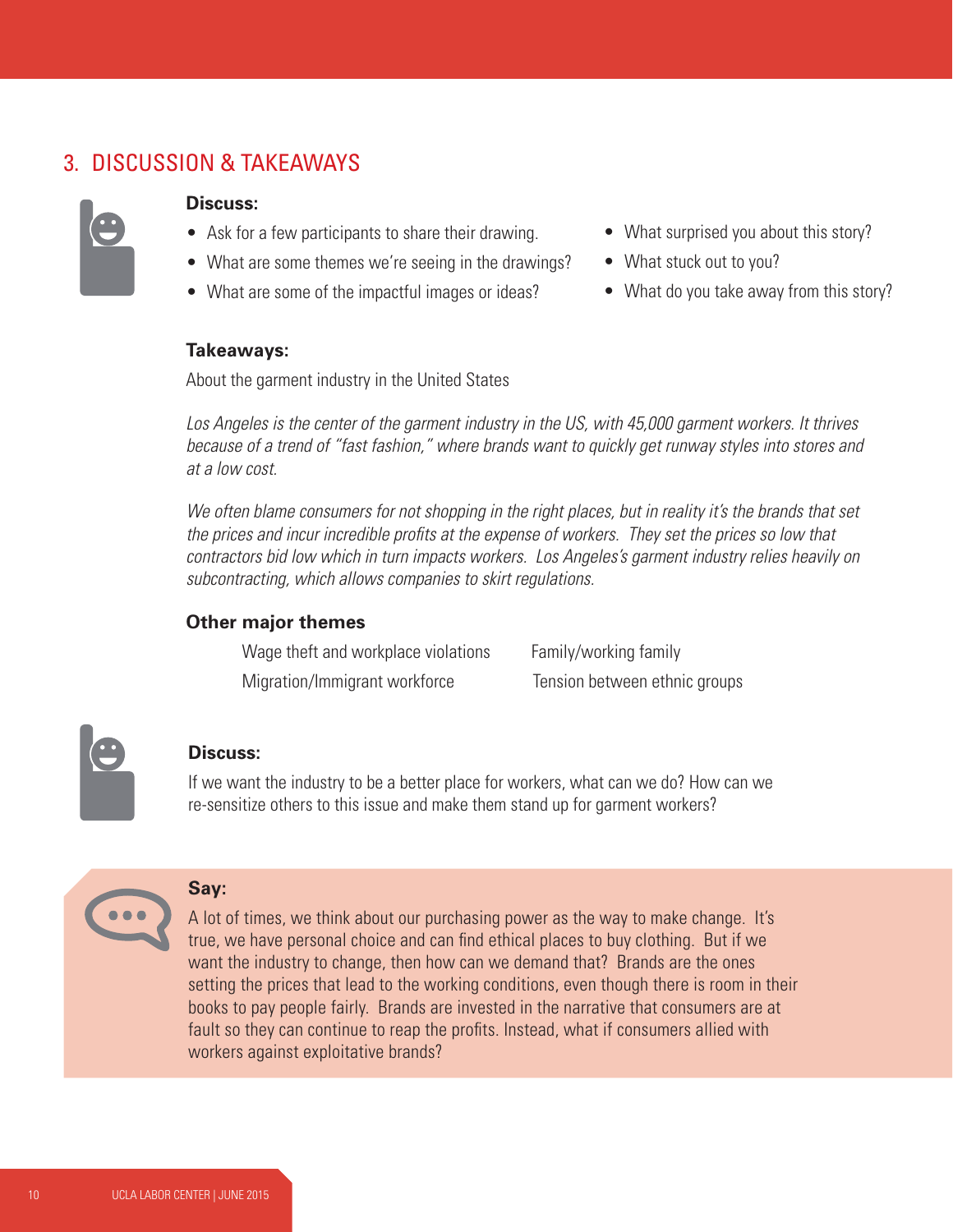## MODULE 3: LOS CALLEJONES (LONG) - LISTEN AND DISCUSS



#### **Goal:**

Learn about Los Angeles's garment district through the stories of people who work there



**Time: 20 min** 

**Facilitated by:** 

#### **Agenda:**

- 1. Framing discussion
- 2. Listen to clip of show
- 3. Discussion & Takeaways



#### **Materials:**

Audio clip A/V Equipment, good speakers Chart paper & Markers (Optional) Paper to draw on Things for drawing - crayons, markers, colored pencils, etc.

## 1. FRAMING DISCUSSION



#### **Say:**

We are familiar with many of the basic conditions that garment workers face. Many of us know on just a basic level that working conditions are hard in the garment industry. So how have we become desensitized? What are factors in our media or culture that have made us immune to the conditions that our clothes are made in?

When I say garment workers, what kinds of images pop into your head? (i.e. Sweatshops, garment factories, Rana Plaza, Nike)

## 2. LISTEN TO CLIP OF SHOW



#### *Air Clip*:

Who are the people who make the clothes we wear every day? The episode takes journey through "los callejones," Los Angeles's garment district. it includes interviews with shoppers, retailers, and two garment workers. Irma has worked in the district for many decades and shares what it's been like to work and organize in the industry. Eulalia shares what happens when she isn't paid for her wages - and is sent to jail when she initially complains to her boss.

Full episode 28 minute from *Los Callejones.* Find the episode online at https://soundcloud.com/uclalabor/rework-episode-14-los-callejones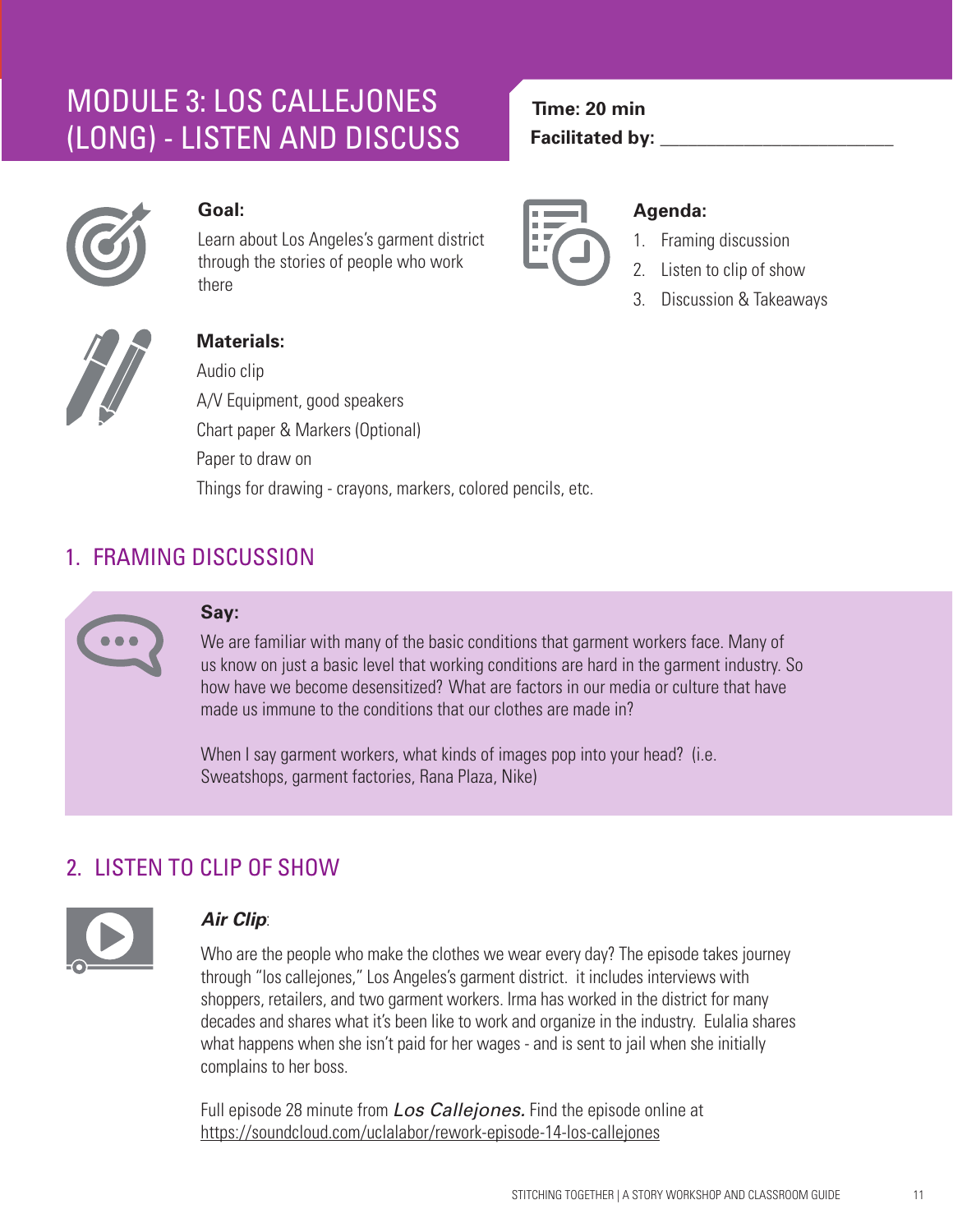### 3. DISCUSSION & TAKEAWAYS



#### **Discuss:**

- Ask for a few participants to share their drawing.
- What are some themes we're seeing in the drawings?
- What are some of the impactful images or ideas?

#### • What surprised you about this story?

- What stuck out to you?
- What do you take away from this story?

#### **Takeaways:**

About the garment industry in the United States

Los Angeles is the center of the garment industry in the US, with 45,000 garment *workers. It thrives because of a trend of "fast fashion," where brands want to quickly get runway styles into stores and at a low cost.*

*We often blame consumers for not shopping in the right places, but in reality it's the brands that set the prices and incur incredible profits at the expense of workers. They set the prices so low that contractors bid low which in turn impacts workers. Los Angeles's garment industry relies heavily on subcontracting, which allows companies to skirt regulations.* 

#### **Other major themes**

| Wage theft and workplace violations | Family/working family         |
|-------------------------------------|-------------------------------|
| Migration/Immigrant workforce       | Tension between ethnic groups |

#### **Discuss:**

If we want the industry to be a better place for workers, what can we do? How can we re-sensitize others to this issue and make them stand up for garment workers?



#### **Say:**

A lot of times, we think about our purchasing power as the way to make change. It's true, we have personal choice and can find ethical places to buy clothing. But if we want the industry to change, then how can we demand that? Brands are the ones setting the prices that lead to the working conditions, even though there is room in their books to pay people fairly. Brands are invested in the narrative that consumers are at fault so they can continue to reap the profits. Instead, what if consumers allied with workers against exploitative brands?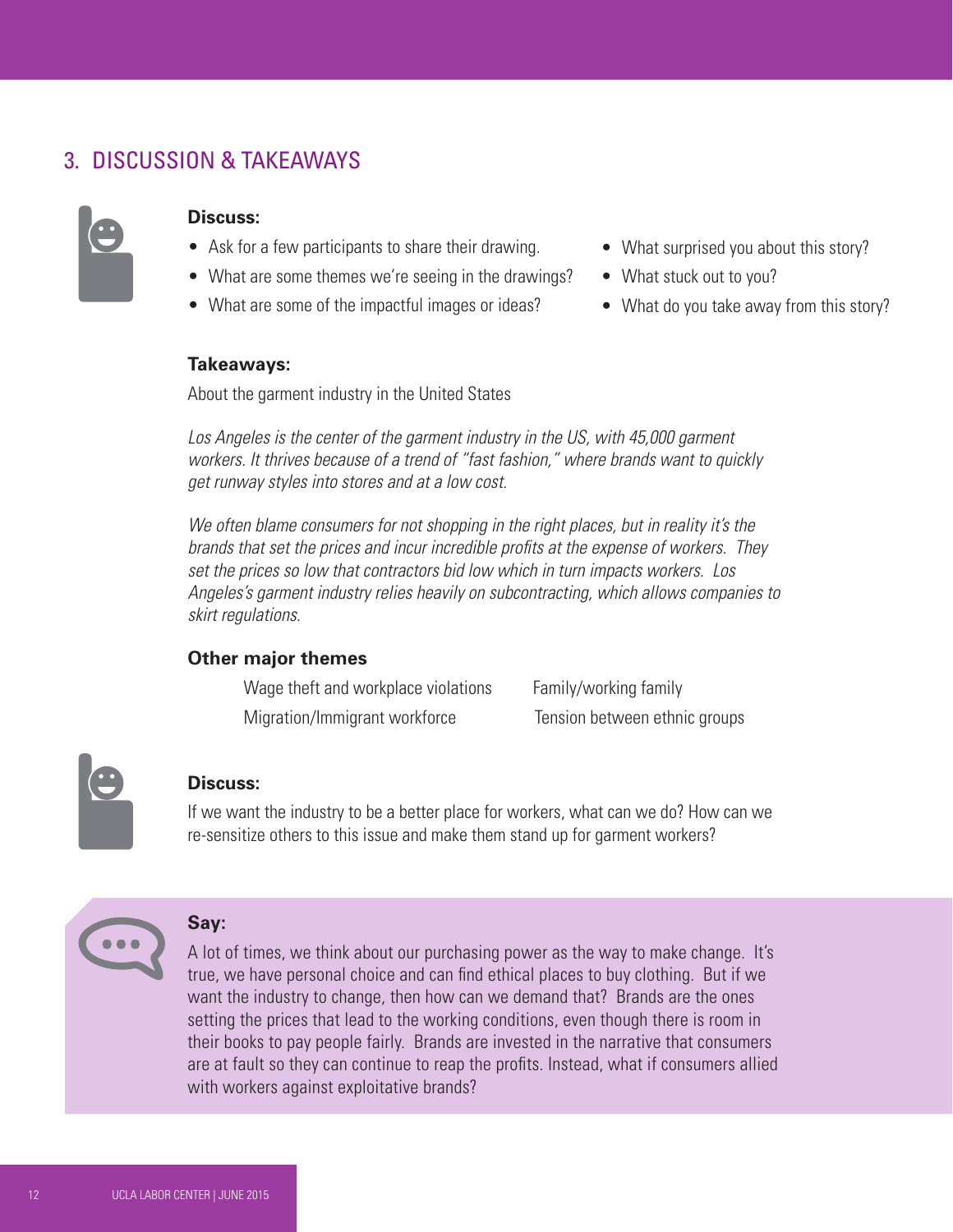## MODULE 4: ELEMENTS OF A STORY



**Goal:**  Learn building blocks of storytelling.



**Time: 10 min Facilitated by:** 

#### **Agenda:**

- 1. Discuss engaging stories
- 2. Brainstorm storytelling elements
- 3. Present storytelling elements



**Materials:** Chart paper & Markers

Weblink to prezi with storytelling elements: http://bit.ly/ reworkstorytelling

Handout (See p.19)

Projector, laptop with internet connection

#### **Chart:**

Write various storytelling elements up on butcher paper as people identify them. Examples below.

## 1. DISCUSS ENGAGING STORIES



#### **Discuss:**

Think of a story that engages you-- you can use the previous activity if it included stories (eg. "No shame" icebreaker activity or listening session)

What makes a story engaging?

## 2. BRAINSTORM STORYTELLING ELEMENTS



#### **Discuss:**

What are components of a story? When you hear a story, what does it usually include?



Write various storytelling elements up on butcher paper as people identify them. Examples below.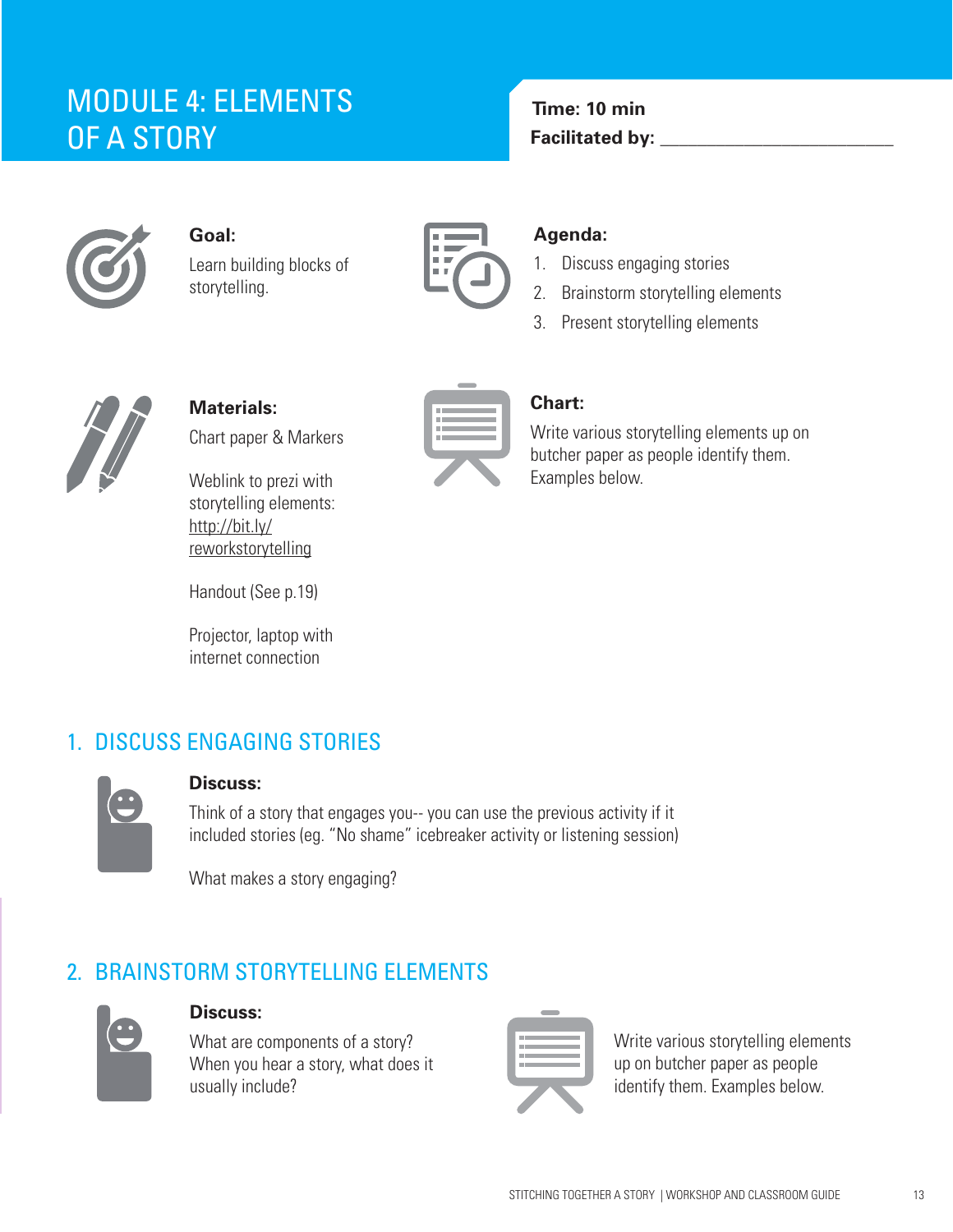#### 3. PRESENT STORYTELLING ELEMENTS



#### **Instruction:**

Use the weblink to go through general components of the story. Some of these may already have been brought up so you can highlight a few that they may not have brought up.

At the end of the discussion, distribute handout (See p. 20.)

#### **Storytelling Elements**

Weblink: http://bit.ly/reworkstorytelling

#### Set the Story

| Context / Background | Characters (heroes, nemeses,<br>frenemies, sidekicks, wronged/<br>wrongdoers) |
|----------------------|-------------------------------------------------------------------------------|
| Setting              | <b>Relations</b>                                                              |

#### Set the Plot

| Sequence of events                                             | Conflict           |
|----------------------------------------------------------------|--------------------|
| Foreshadowing                                                  | Resolution         |
| Beginning, middle, end (start anywhere,<br>but have all three) | Moral of the Story |

#### Make it Interesting

| Tension | Pacing        | Emotions     |
|---------|---------------|--------------|
| Drama   | Flow          | Humor        |
| Mystery | <b>Themes</b> | Relatability |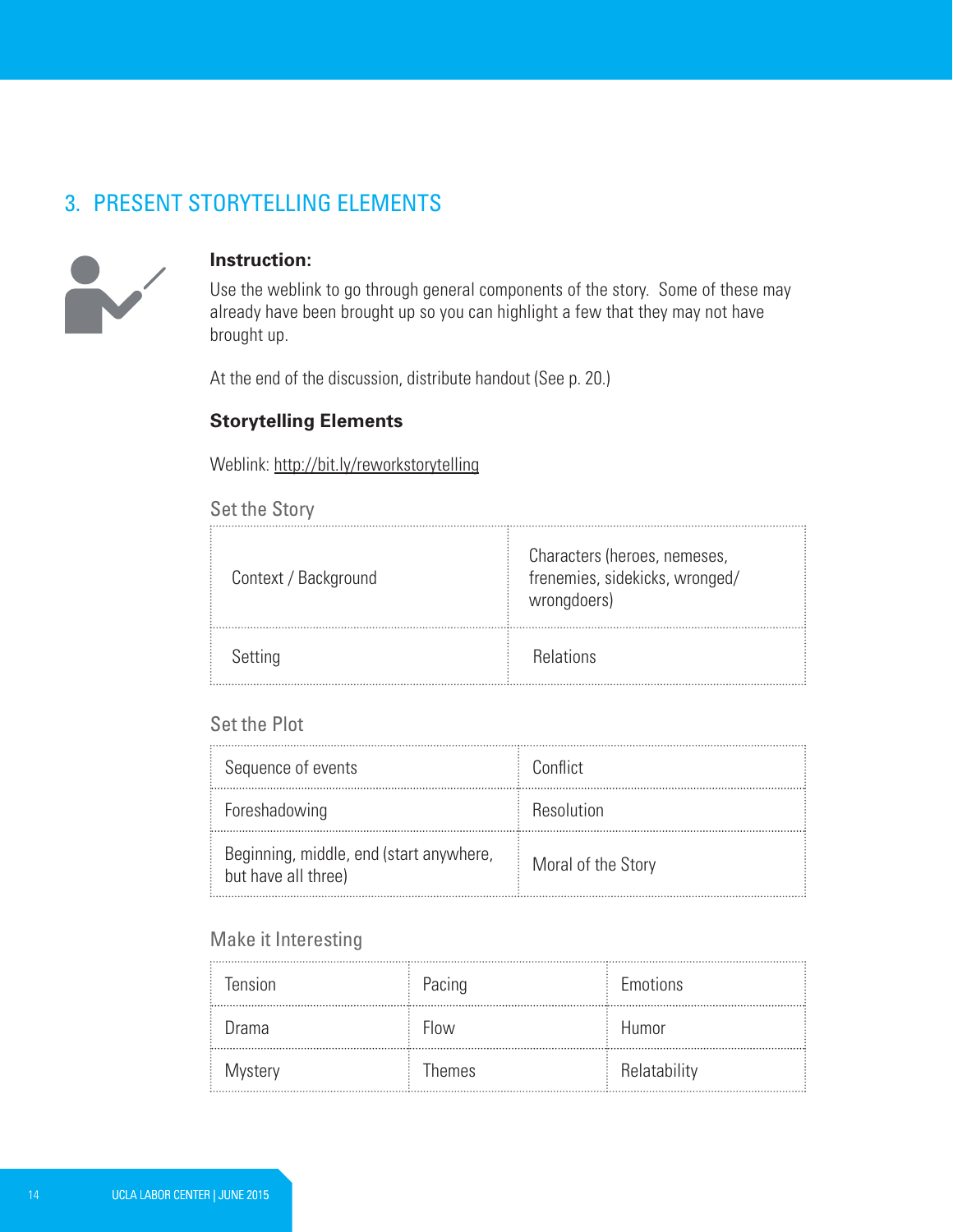#### **Say:**

When you put all the elements together, step back to see the bigger picture. Does your story have characters? Is there a plot that is moving the events along? Does the main character face a choice, a challenge? How does your story get resolved? What's the outcome? Finally, what's the moral? In other words, why was I listening to the story? What's my take away?



#### **Say:**

We just went through some of the core elements of a story. We know many of these from reading, telling stories, watching movies. Stories are a powerful tool to express ideas, highlight issues, and connect people to a topic on a human level. Certain stories stay with you over time. We remember stories that are inspiring, that bring warm memories, that have an important life lesson, and where characters undergo great transformation.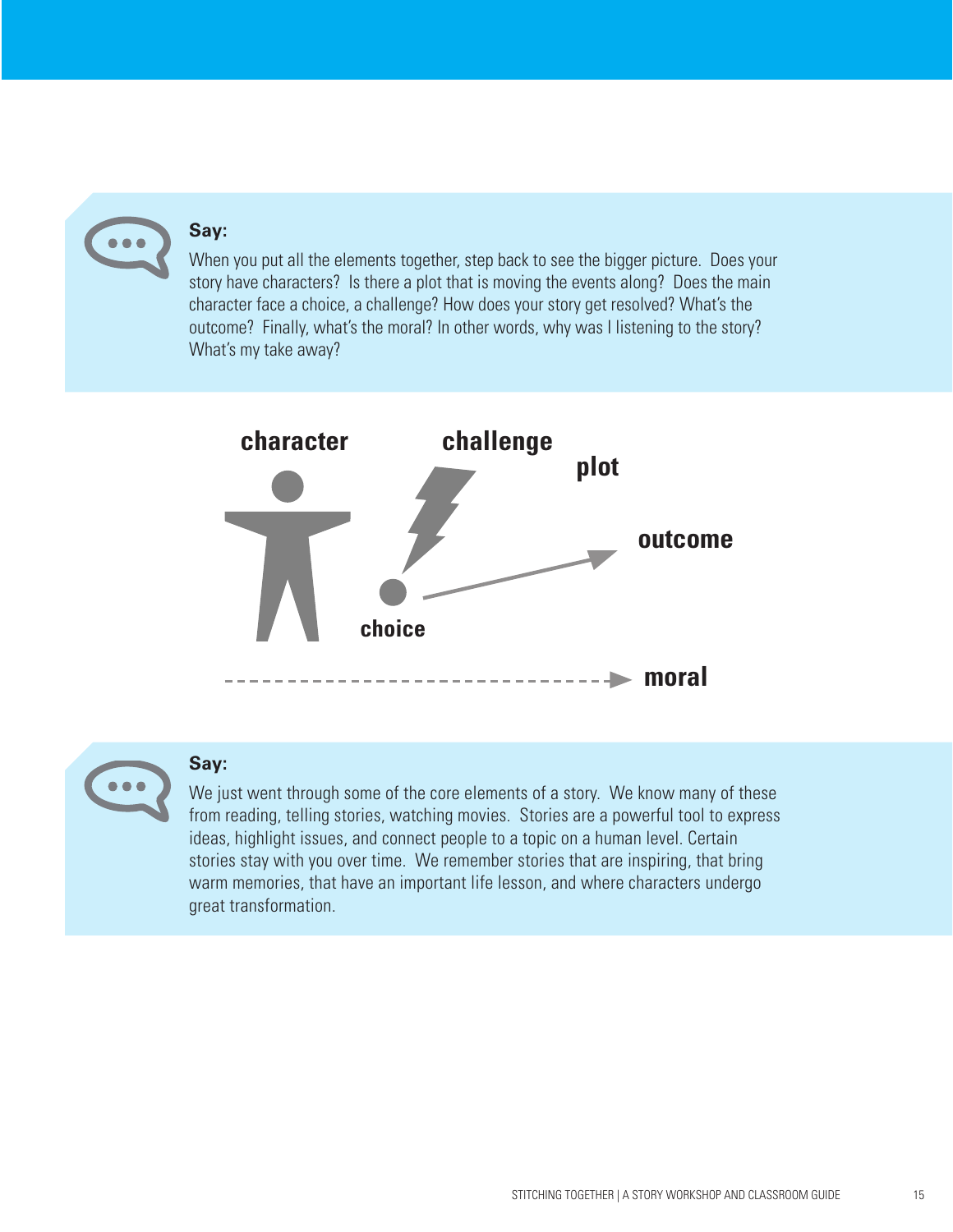## MODULE 5: TELL YOUR STORY



#### **Goal:**

Get hands-on experience exploring the show's themes by creating your own audio story



#### **Materials:**

Paper and pens/pencils

Phones to call Vojo and record story

Print out flyer with instruction (p. 20)

Optional Print out additional flyers with call-in info (p. 21)

A/V Equipment, good speakers

Projector and laptop with internet connection

Optional - handout with resources (p. 5)



**Time: 10 min** 

**Facilitated by:** 

#### **Agenda:**

- 1. Brainstorm story
- 2. Review technical stuff
- 3. Record
- 4. Discussion/reflections



#### **Instruction:**

Participants will create personal stories. Depending on the activities you have done so far, participants can modify the story they told in the icebreaker or think of any story they have that answers the prompt.



#### **Chart**

Vojo phone number (323) 374-3108 Text message: e14@vojo.com Link to stories: bit.ly/garmentstories

#### 1. BRAINSTORM STORY



#### **Say:**

We are now going to amplify the stories you've heard in the radio show with stories of our own. Our stories will answer the question - why should we care about who makes our clothes?

The story you record can be about you or someone you know. If you or anyone you know is a garment worker, you can tell this story. If you don't know garment workers personally, you can use any other personal story that would apply.

As you form your own story, reflect on this: What brands of clothing do you buy? What message do you have for these brands?

Let's develop our own story. Close your eyes and think about the story you told or another one you would like to share related to clothing.

> *Think about your senses. What do you see? What do you hear? What do you smell? Think about dialogue Think about characters, all story elements we talked about*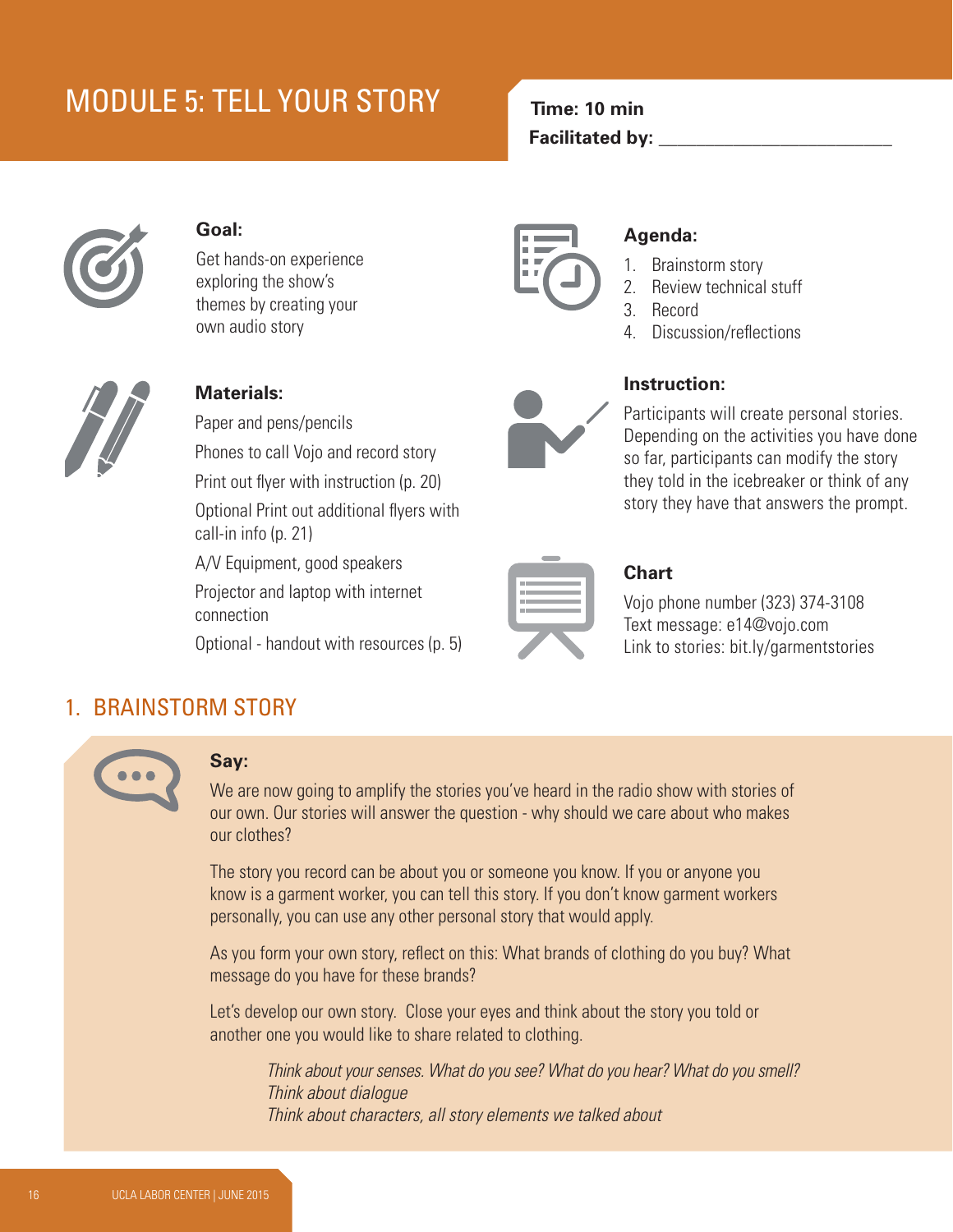**Jot down:** What are a few key elements you would want to include in your story? Is it plot driven, character driven? Does it have a beginning, middle and end or start in the middle of a conflict? Take a few minutes to jot down a few ideas.



#### **Instruction:**

Hand out flyer with the call-in number.

#### 2. REVIEW TECHNICAL STUFF



#### **Say:**

Vojo is platform that makes it easy for people to post stories from inexpensive mobile phones via voice calls, SMS, and MMS. It also makes it easy to set up and customize a group where people can post content from their phones. Vojo is a hosted version of the VozMob Drupal Distribution, which has been developed by the VozMob (Mobile Voices / Voces Moviles) project through an ongoing collaborative design process with day laborers, household workers, students, and a diverse team from the Institute of Popular Education of Southern California (IDEPSCA).

To record your story, all you have to do is call the number on the flyer (323) 374-3108 and it will automatically upload to bit.ly/garmentstories. You can also send a picture text message to e14@vojo.co.



#### **Discuss:**

Any tips on how to record?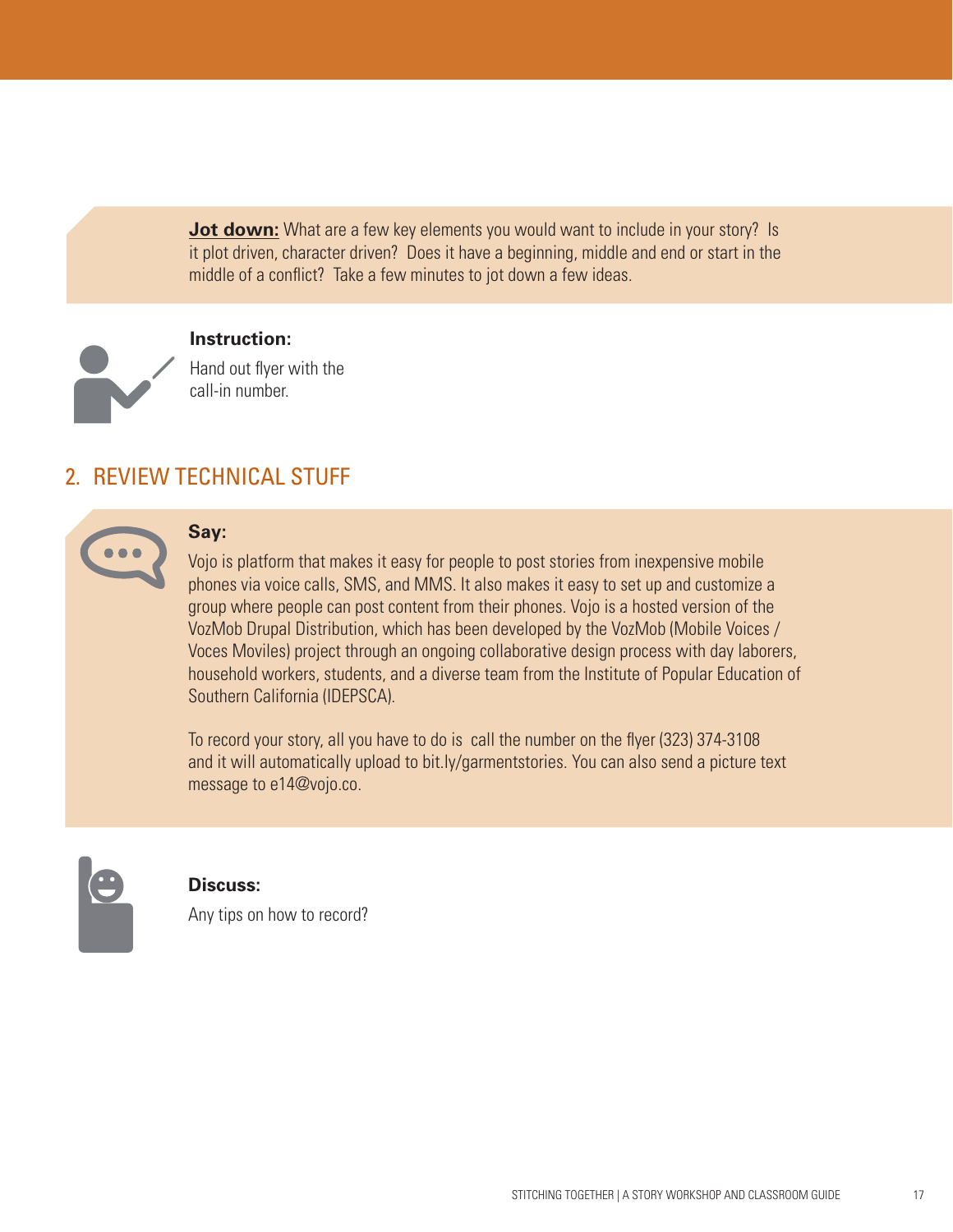#### RECORDING TIPS

- 1. Break up into pairs to record your story. Find somewhere quiet.
- 2. Get super close to your interviewee! Place the mike below the interviewee's chin. Pointing the mic up toward their head will give their voice a more nasal sound. Pointing the mic downward toward their chest will produce a deeper sound. Adjust as needed.
- 3. Careful of saying "mm hmms" and "uh huhs" -- the recorder will pick these up.
- 4. Be aware of background noise (bracelets, air conditioning humming, keys, etc.)
- 5. Story format: You can have one person telling their story from beginning to end. Or, if you'd like your story to be more conversational, your partner can ask you questions throughout your story.
- 6. Keep your story to under 3 minutes long.

#### 3. RECORD

Allow participants time to break into pairs to record their stories. When people have finished recording their stories, ask them to come back to the big group to reflect.

## 4. DISCUSSION/REFLECTIONS



#### **Discuss:**

How was the experience? Would anyone like to volunteer to share their story? Listen to 2-3 stories. What stuck with you / resonated for you? How were the stories constructed?



#### **Say:**

The phone line and website will continue to be open after this workshop. Please pass this along and ask others to share their stories!

To get more involved with the Garment Worker Center and other organizations working on garment worker issues, please consult the list of resources in this guide. Hand out flyers and resource sheets.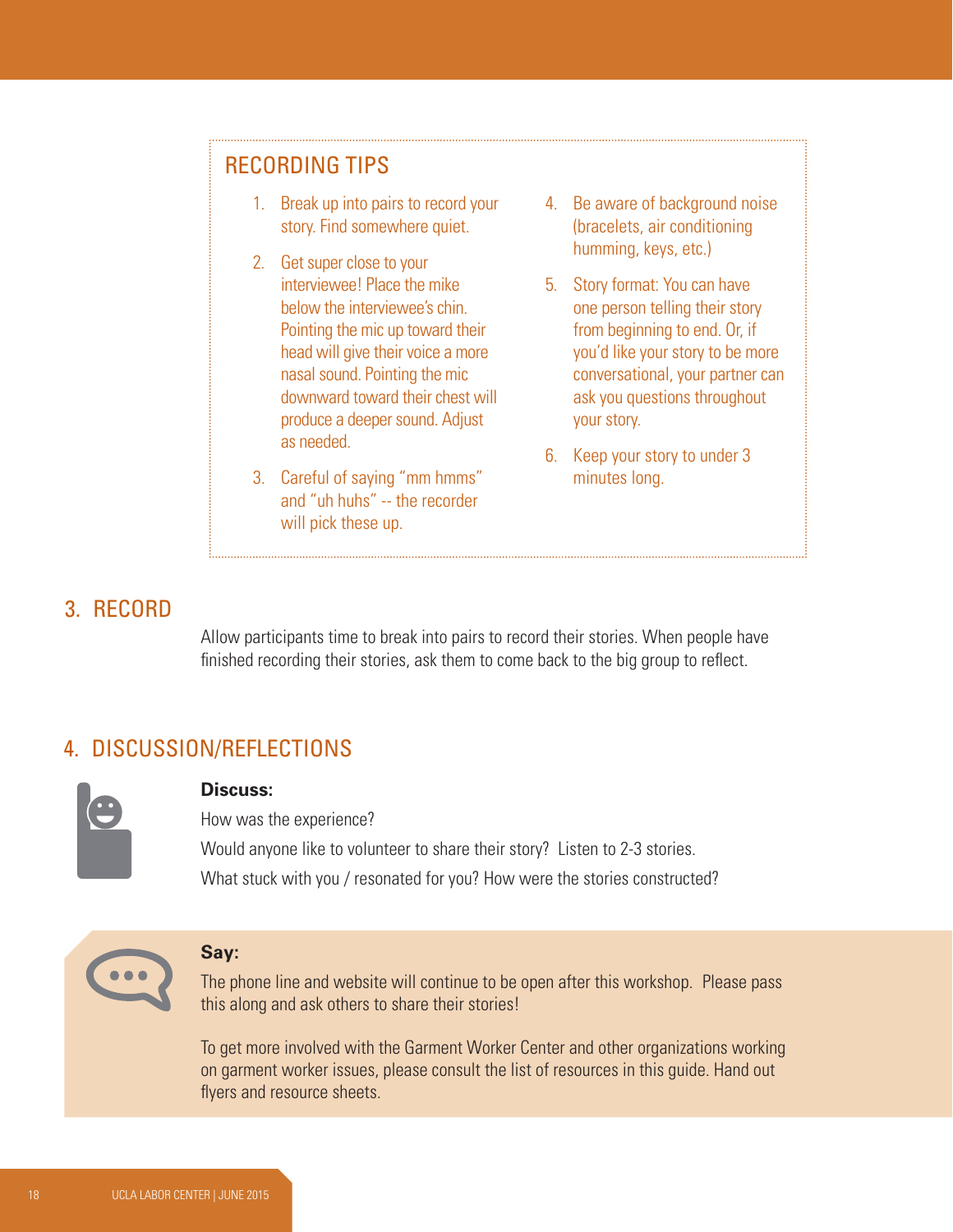Print one of the following handouts for your workshop. The first handout is a companion to Module 5 and includes tips on recording and storytelling. The second handout includes just basic call-in information and can go with other workshops.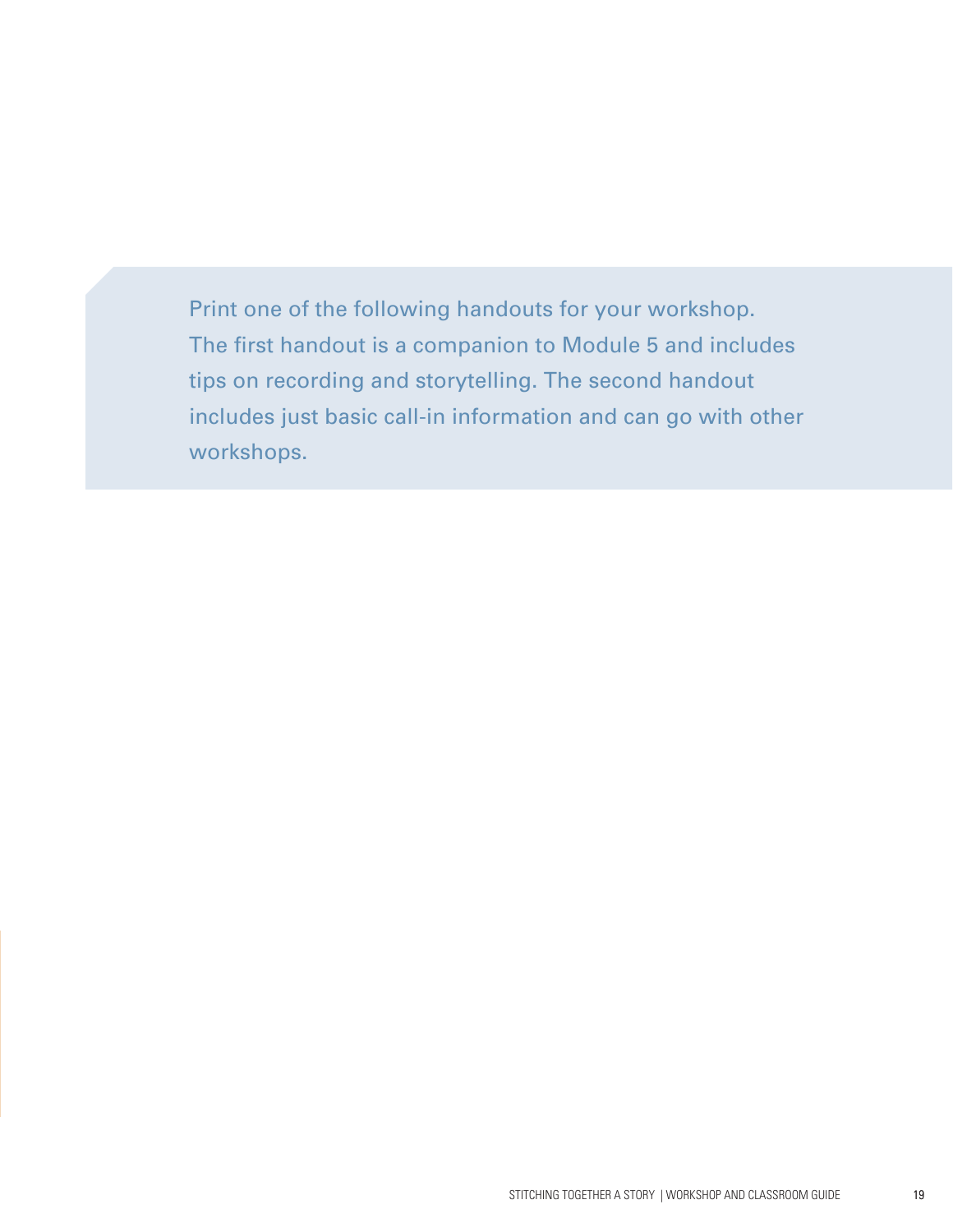## HANDOUT

## **Why do you care about who makes your clothes?**

#### **Share your story at (323) 374-3108**

Or, send a picture text message to e14@vojo.co

#### **Listen to to stories at bit.ly/garmentstories**

#### **Storytelling Elements**

**Set the Story:** Context / Background, Setting, Characters, Relations

**Set the Plot:** Sequence of events, Foreshadowing, Order, Conflict, Resolution, Moral, Pacing

**Make it Interesting:** Tension, Drama, Mystery, Pacing, Flow, Themes, Emotions, Humor, Relatability

#### **Recording Tips**

Find somewhere quiet

Get super close to your interviewee and watch your mic placement

Careful of "mm hmms" and "uh huhs"

Be aware of background noise (bracelets, air conditioning humming, keys, etc.)

*From the UCLA Labor Center and KPFK, we bring you Re:Work. Real stories that rethink work. Every Friday at 6:30 PM on KPFK 90.7 FM.* www.reworkradio.org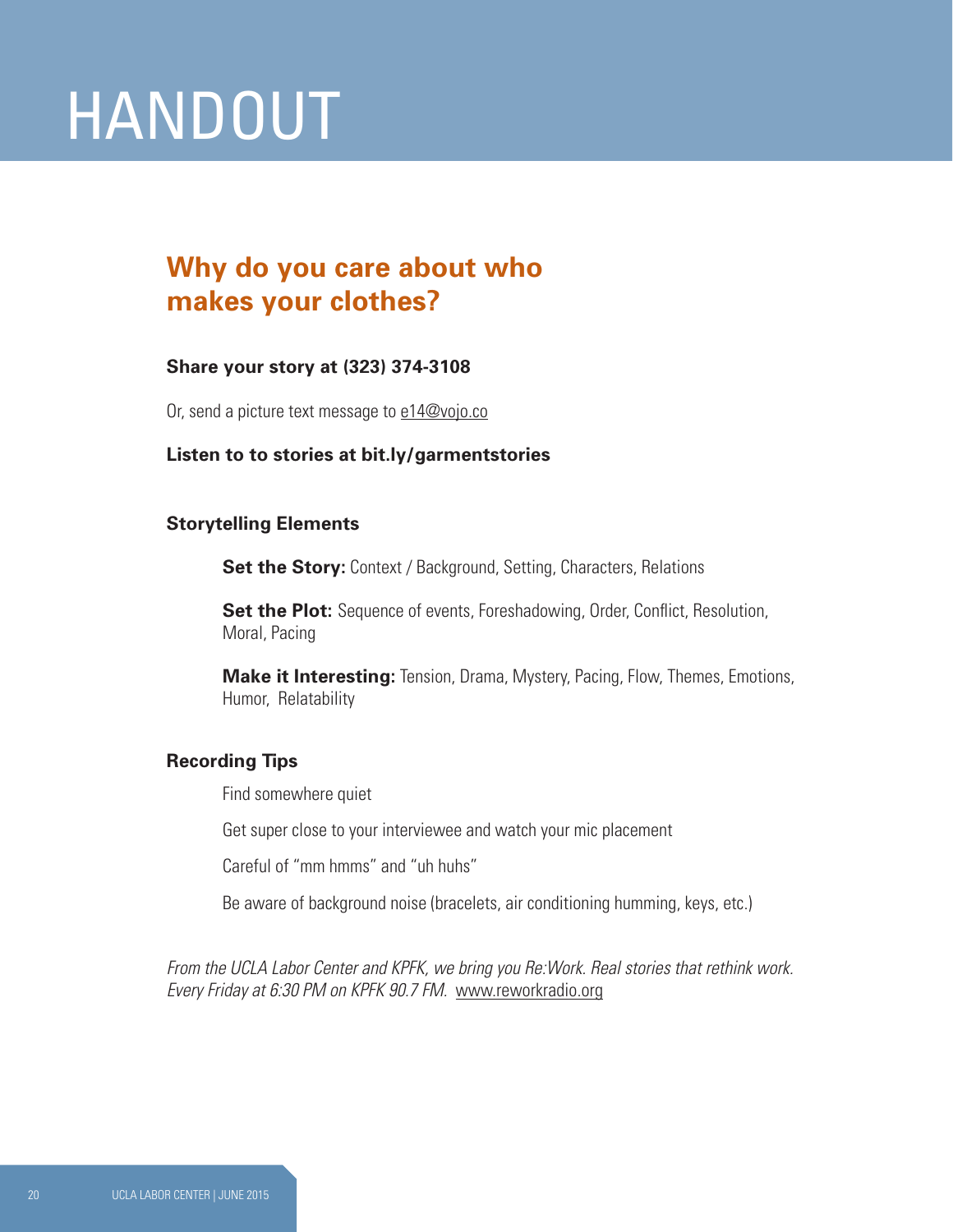# HANDOUT

## **Why do you care about who makes your clothes?**

#### **Share your story at (323) 374-3108**

Or, send a picture text message to e14@vojo.co

#### **Listen to to stories at bit.ly/garmentstories**

*From the UCLA Labor Center and KPFK, we bring you Re:Work. Real stories that rethink work. Every Friday at 6:30 PM on KPFK 90.7 FM.* www.reworkradio.org

## **Why do you care about who makes your clothes?**

#### **Share your story at (323) 374-3108**

Or, send a picture text message to e14@vojo.co

#### **Listen to to stories at bit.ly/garmentstories**

*From the UCLA Labor Center and KPFK, we bring you Re:Work. Real stories that rethink work. Every Friday at 6:30 PM on KPFK 90.7 FM.* www.reworkradio.org